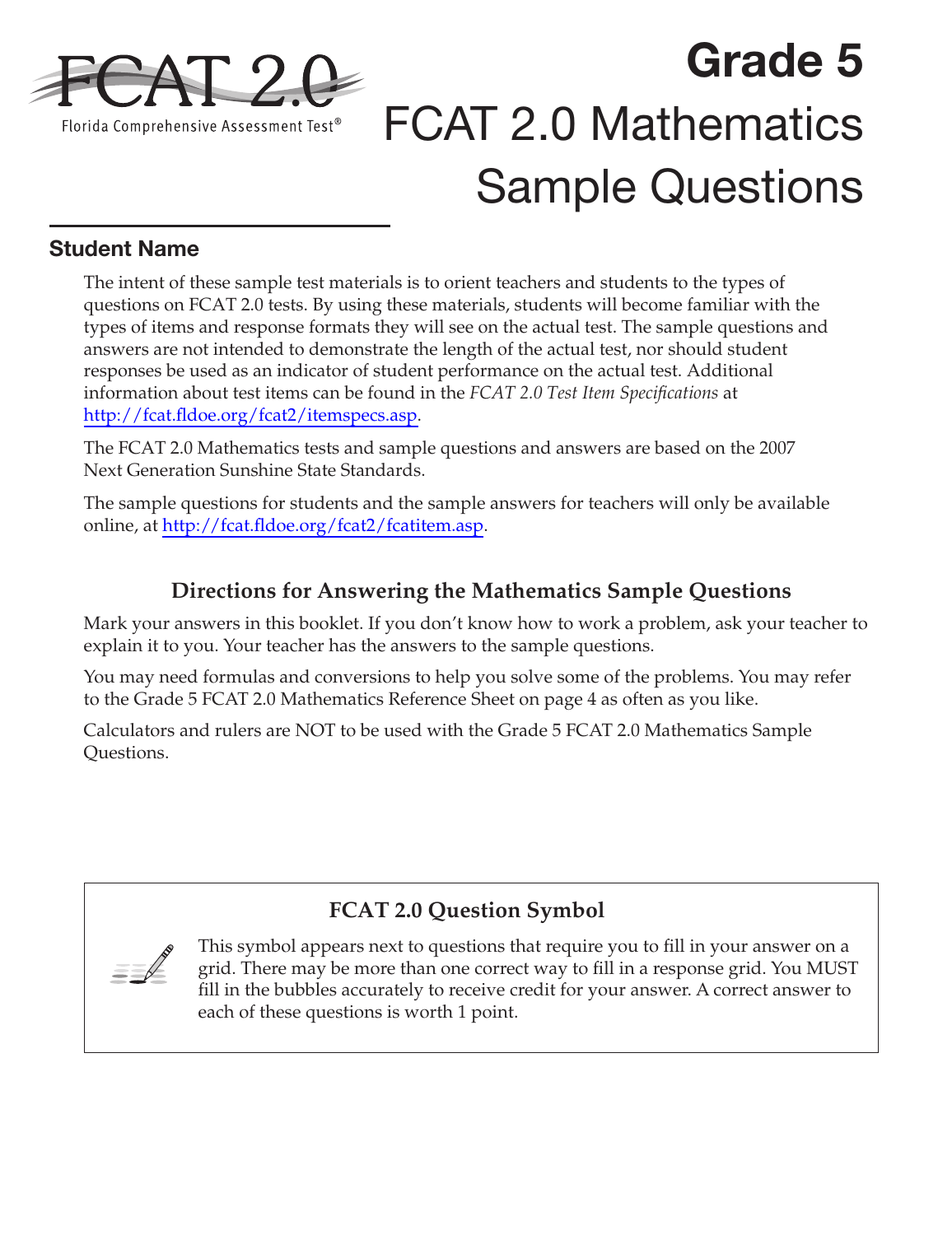## **How to Complete the Grade 5 Response Grids**



Mathematics test questions with this symbol require that you fill in a grid. There may be more than one correct way to fill in a response grid. This section shows you different ways the response grids may be completed.

#### **Directions**

- 1. Work the problem and find an answer.
- 2. Write your answer in the answer boxes at the top of the grid.
	- For whole-number, whole-number money, and percent grids:
		- Print your answer with the first digit in the left answer box OR with the last digit in the right answer box.
		- Print only one digit in each answer box. Do NOT leave a blank answer box in the middle of an answer.

For decimal and decimal-money grids:

- Use the decimal point to decide where to place your answer.
- 3. Fill in a bubble under each box in which you wrote your answer.
	- Fill in one and ONLY one bubble for each answer box. Do NOT fill in a bubble under an unused answer box.
	- Fill in each bubble by making a solid black mark that completely fills the circle.
	- You MUST fill in the bubbles accurately to receive credit for your answer.

#### **Whole-Number Grid**

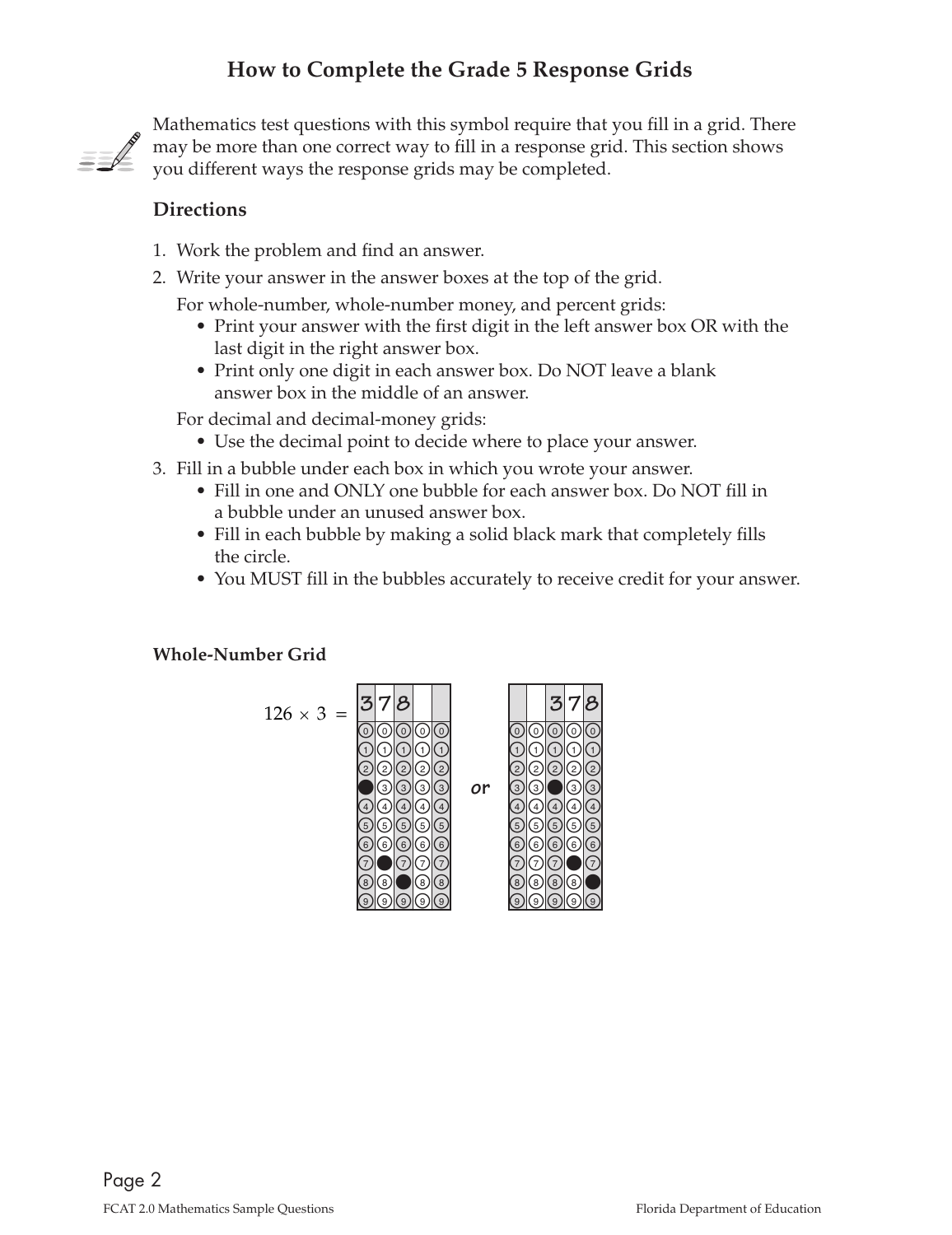#### **Percent Grid**

What percent is equivalent to  $\frac{8}{10}$ ?



**or**



#### **Money Grids**



#### **Decimal Grid**

What decimal is 1 2. <sup>+</sup> 3 5. <sup>=</sup> equivalent to 1 ? <sup>2</sup>

(Note: Other correct gridded responses may include 0.5, .5, 0.50, 0.500, and .500)



$$
1.2 + 3.5 = 4.7
$$
\n
$$
0.000
$$
\n
$$
0.000
$$
\n
$$
0.000
$$
\n
$$
0.000
$$
\n
$$
0.000
$$
\n
$$
0.000
$$
\n
$$
0.000
$$
\n
$$
0.000
$$
\n
$$
0.000
$$
\n
$$
0.000
$$
\n
$$
0.000
$$
\n
$$
0.000
$$
\n
$$
0.000
$$
\n
$$
0.000
$$
\n
$$
0.000
$$
\n
$$
0.000
$$

 $\circledcirc$  $\circledcirc$  $\circledcirc$ 

 $\odot$  $\circledS$  $\circledcirc$   $\bullet$  $\circledS$  $\circledcirc$ 

 $\odot$  $\circledS$  $\circledcirc$ 

 $\overline{\circlearrowright}$  $\odot$  $\circledcirc$  $\odot$  $\circledcirc$  $\circledcirc$  $\circledcirc$  $\odot$  $\circledcirc$  $\circledcirc$ 

7

7 8 9

9

9

9

9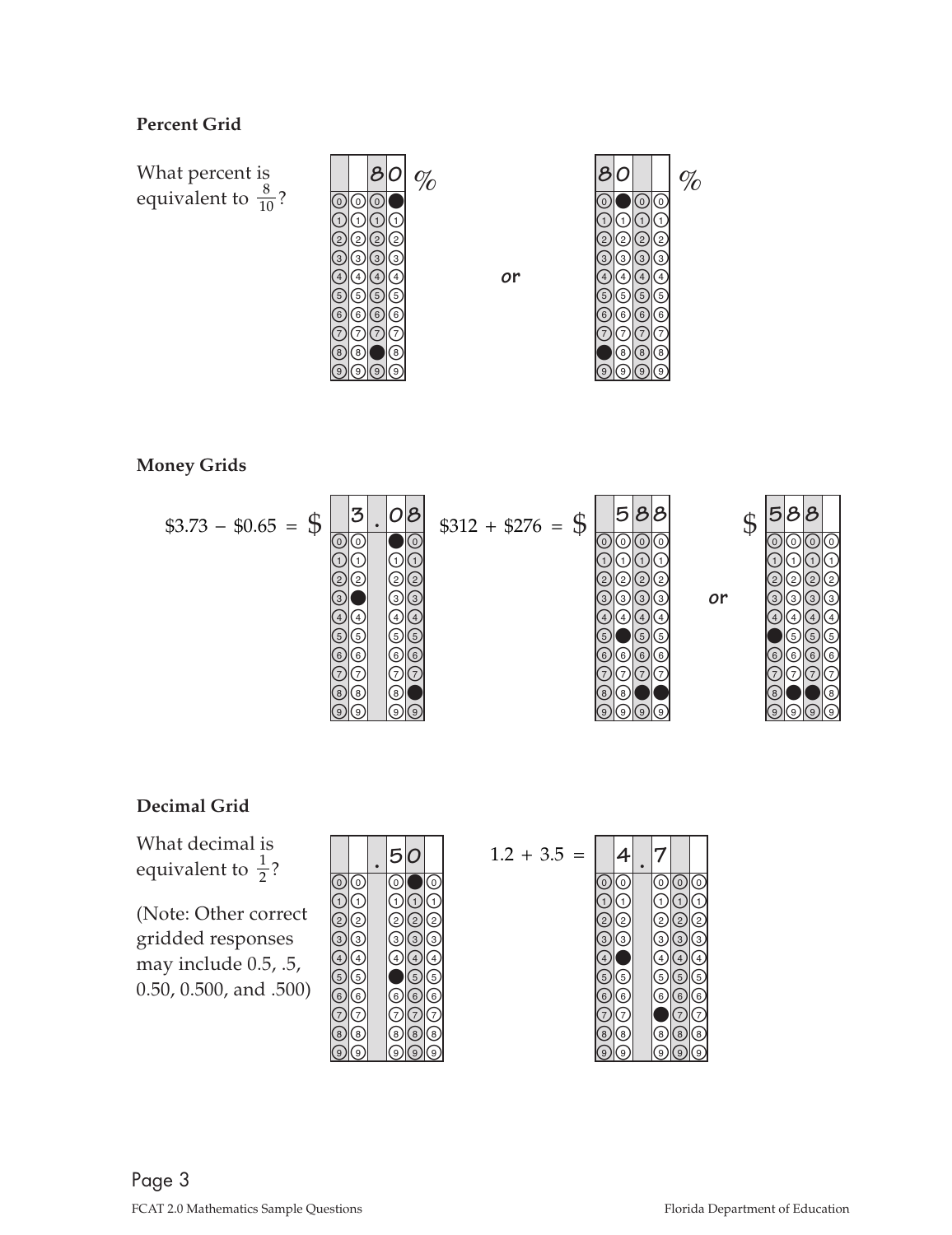## **Grade 5 FCAT 2.0 Mathematics Reference Sheet**

<span id="page-3-0"></span>

|                                    | <b>Area</b>                      |                                                                                                           |                                          |  |
|------------------------------------|----------------------------------|-----------------------------------------------------------------------------------------------------------|------------------------------------------|--|
| Rectangle                          | $A = bh$                         |                                                                                                           | <b>KEY</b>                               |  |
|                                    |                                  | $\overline{v}$ = base<br>$h$ = height<br>$\begin{cases} w = \text{width} \\ w = \text{width} \end{cases}$ | $A = \text{area}$                        |  |
| Parallelogram                      | $A = bh$                         |                                                                                                           | $B = \text{area of base}$                |  |
|                                    |                                  |                                                                                                           | $V =$ volume                             |  |
| Triangle                           | $A=\frac{1}{2}bh$ or             |                                                                                                           | $S.A.$ = surface area                    |  |
|                                    | $A = (bh) \div 2$                |                                                                                                           |                                          |  |
| Trapezoid                          | $A = \frac{1}{2}h(b_1 + b_2)$ or |                                                                                                           |                                          |  |
|                                    | $A = h(b_1 + b_2) \div 2$        |                                                                                                           |                                          |  |
| <b>Volume of Rectangular Prism</b> |                                  |                                                                                                           | <b>Surface Area of Rectangular Prism</b> |  |

| <b>Volume of Rectangular Prism</b> |              | <b>Surface Area of Rectangular Prism</b> |                          |  |
|------------------------------------|--------------|------------------------------------------|--------------------------|--|
|                                    | $V = bwh$ or |                                          | $S.A. = 2bh + 2bw + 2hw$ |  |
|                                    | $V = Bh$     |                                          |                          |  |

| <b>Customary Conversions</b>                                                                                                              | <b>Customary Conversions</b>                                                                                                                     |
|-------------------------------------------------------------------------------------------------------------------------------------------|--------------------------------------------------------------------------------------------------------------------------------------------------|
| 1 foot $=$ 12 inches<br>1 yard $=$ 3 feet<br>1 mile = $5,280$ feet<br>1 mile $= 1,760$ yards<br>1 acre = $43,560$ square feet             | 1 $cup = 8$ fluid ounces<br>1 pint $= 2$ cups<br>1 quart $= 2$ pints<br>1 gallon $=$ 4 quarts<br>1 pound $=$ 16 ounces<br>1 ton $= 2,000$ pounds |
| <b>Metric Conversions</b>                                                                                                                 | <b>Metric Conversions</b>                                                                                                                        |
| 1 centimeter $=$ 10 millimeters<br>1 meter $=$ 100 centimeters<br>1 meter $=$ 1000 millimeters<br>1 kilometer = $1000$ meters             | 1 liter $=$ 1000 milliliters<br>1 liter $=$ 1000 cubic centimeters<br>1 gram $=$ 1000 milligrams<br>1 kilogram $=$ 1000 grams                    |
| <b>Time Conversions</b>                                                                                                                   |                                                                                                                                                  |
| 1 minute $= 60$ seconds<br>1 hour $= 60$ minutes<br>1 day $= 24$ hours<br>1 week $= 7$ days<br>1 year = $365$ days<br>1 year = $52$ weeks |                                                                                                                                                  |

For metric numbers greater than four digits, a space is used instead of a comma (e.g., 12 500 liters). \*Note: Metric numbers with four digits are presented without a comma (e.g., 9960 kilometers).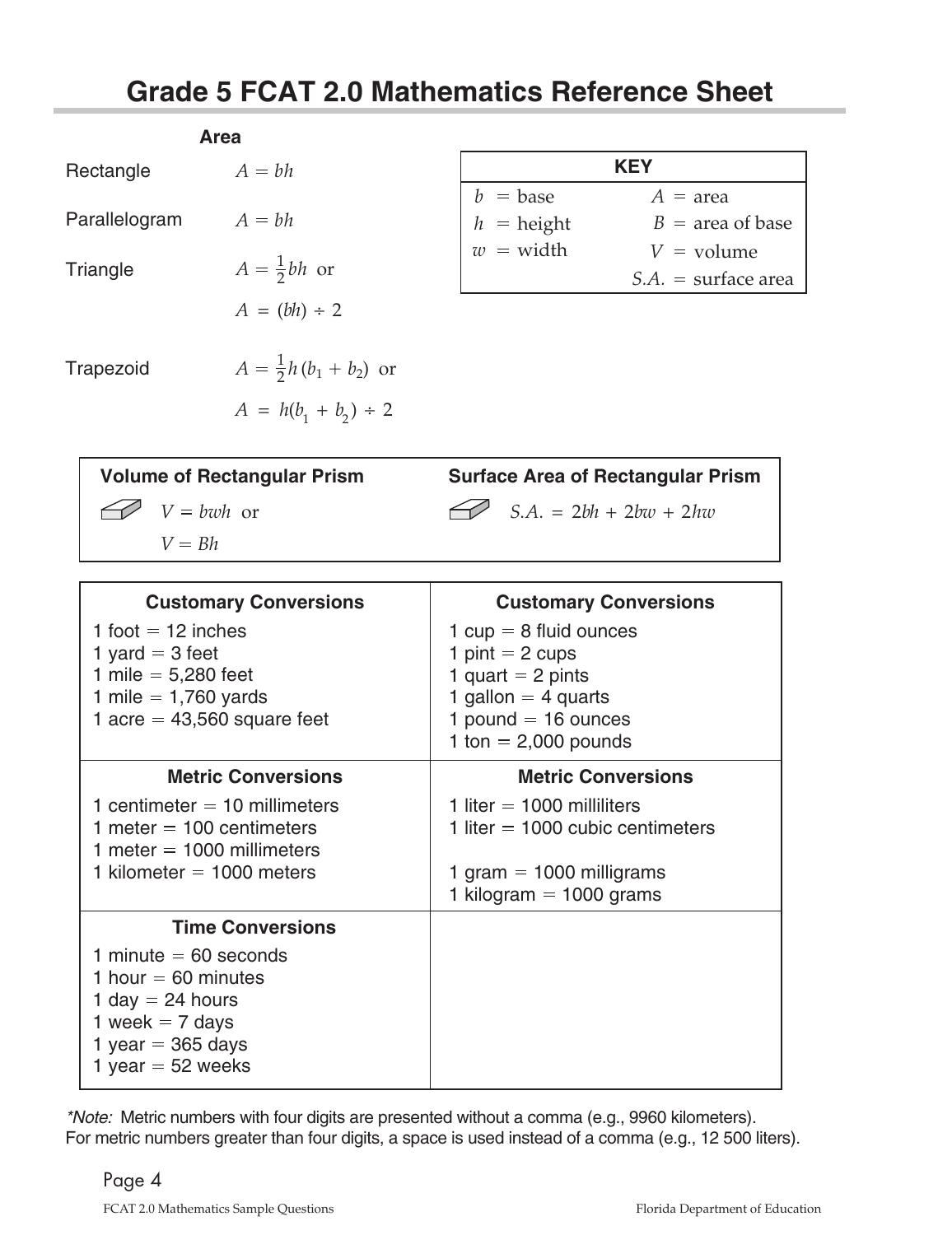

**1** The track team warms up for practice by jogging through the neighborhood near the school. A coordinate grid of the neighborhood is shown below.



The team runs from the school along a path that forms a rectangle. Three of the vertices of the rectangle are shown on the grid. What are the coordinates of the fourth vertex of the rectangle?

- $\odot$   $(2, 5)$
- $\circledcirc$  (3,5)
- $\circledcirc$  (5, 3)
- $\circledcirc$  (5,4)



**2** Caitlyn set a goal to swim 675 laps in her pool during summer vacation.  $\mathcal S$  She will swim 12 laps each day. What is the least

**whole** number of days Caitlyn will swim to reach her goal?  $\odot$ 

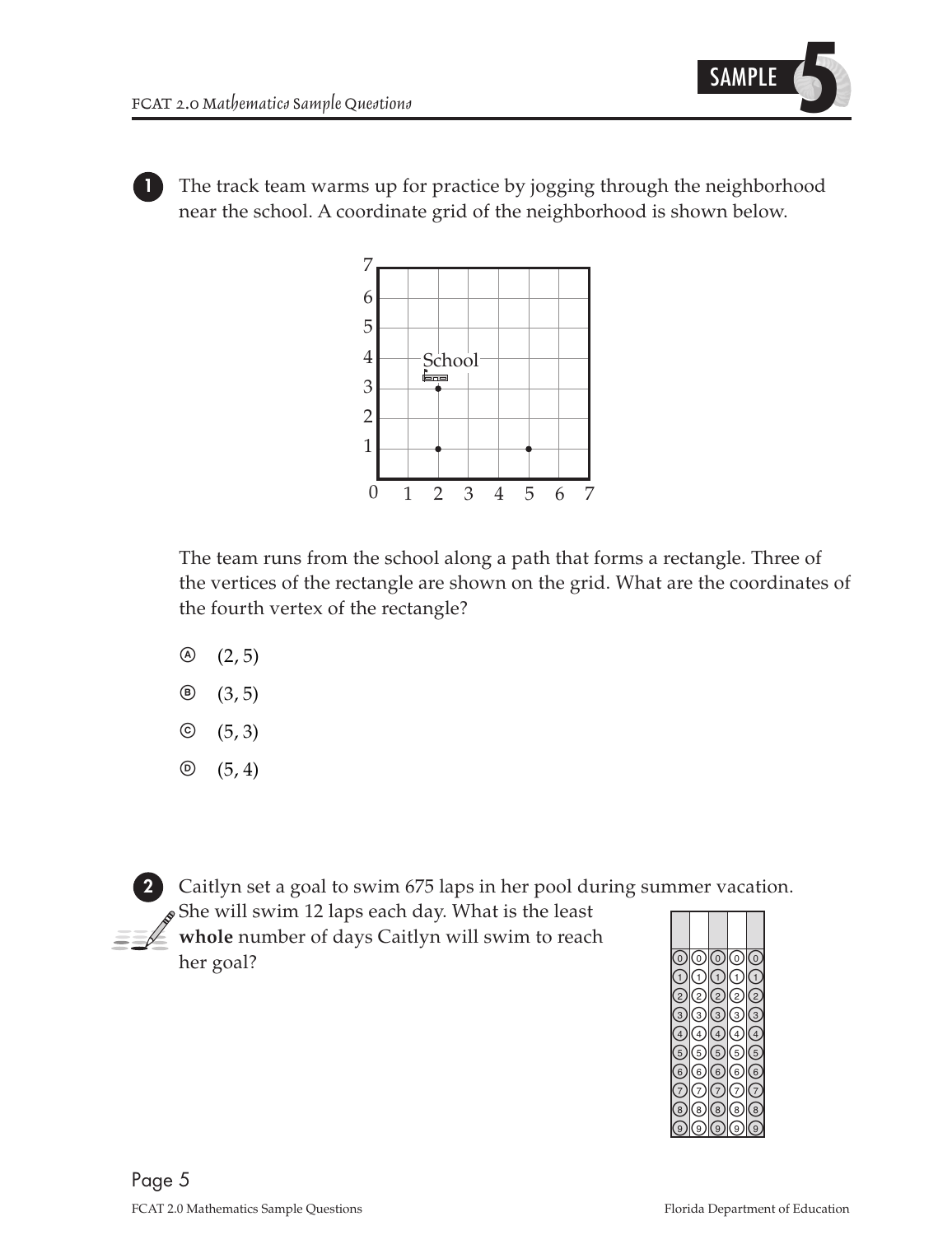

**3** The three Gibbons brothers are all 3 years apart in age.  $\mathcal S$  The total of their ages equals 33 years. What is the age of the oldest brother?<br>  $\bullet$  of the oldest brother?



**4** Kayla received a special award at the end of the school year. Her award, shown below, is a rectangular pyramid.



Which of the following could be a top view of Kayla's award?



 $\odot$ 







 $\odot$ 



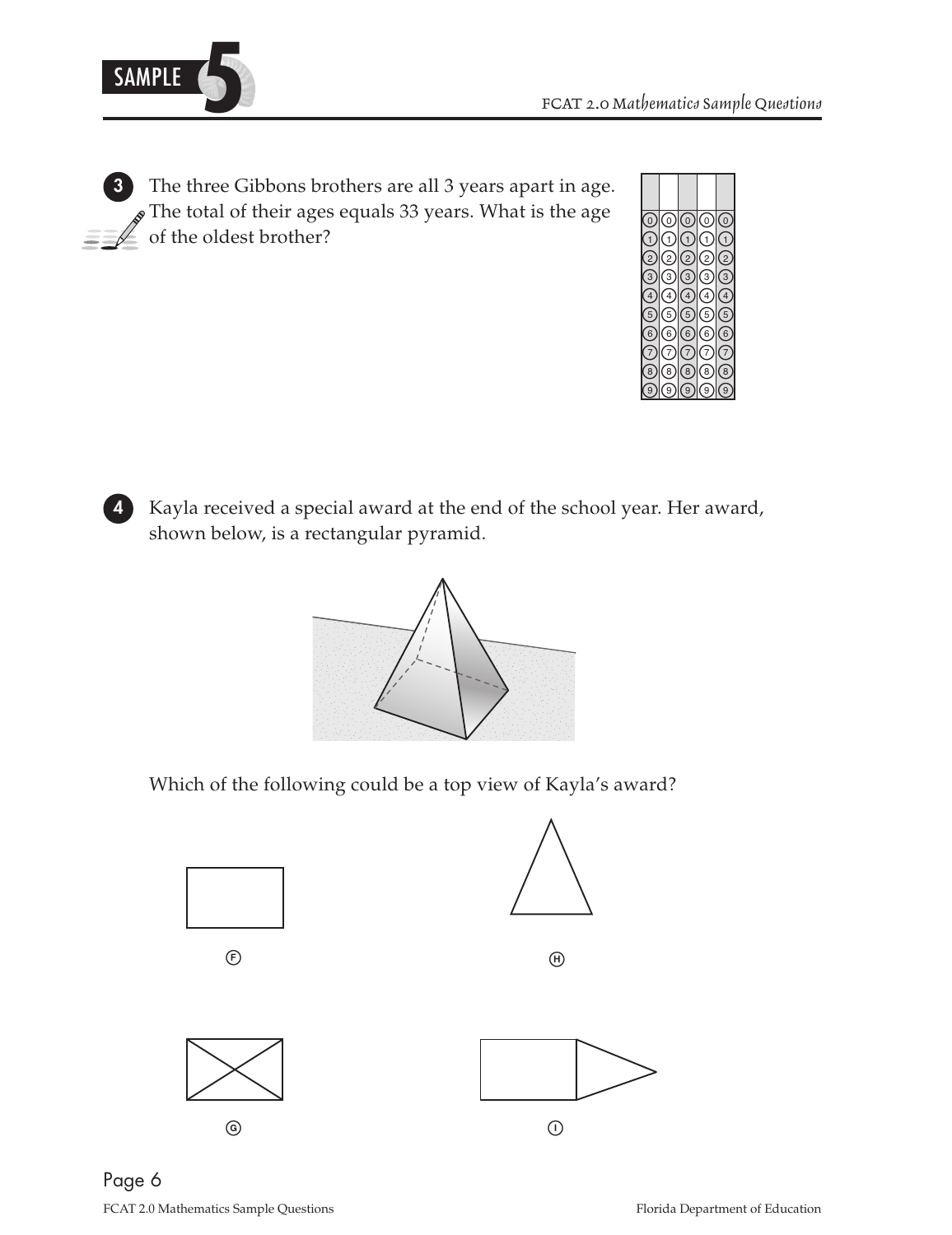

**5** Which of the following situations should NOT be represented by the double bar graph shown below?



- A comparing the prices of five different kinds of apples sold in October to the prices of the same kinds of apples sold in April
- B comparing the number of boys to the number of girls who compete in five afterschool activities
- C comparing the heights of five different mountains in each of two different continents
- D comparing the number of cameras sold in two different stores over five months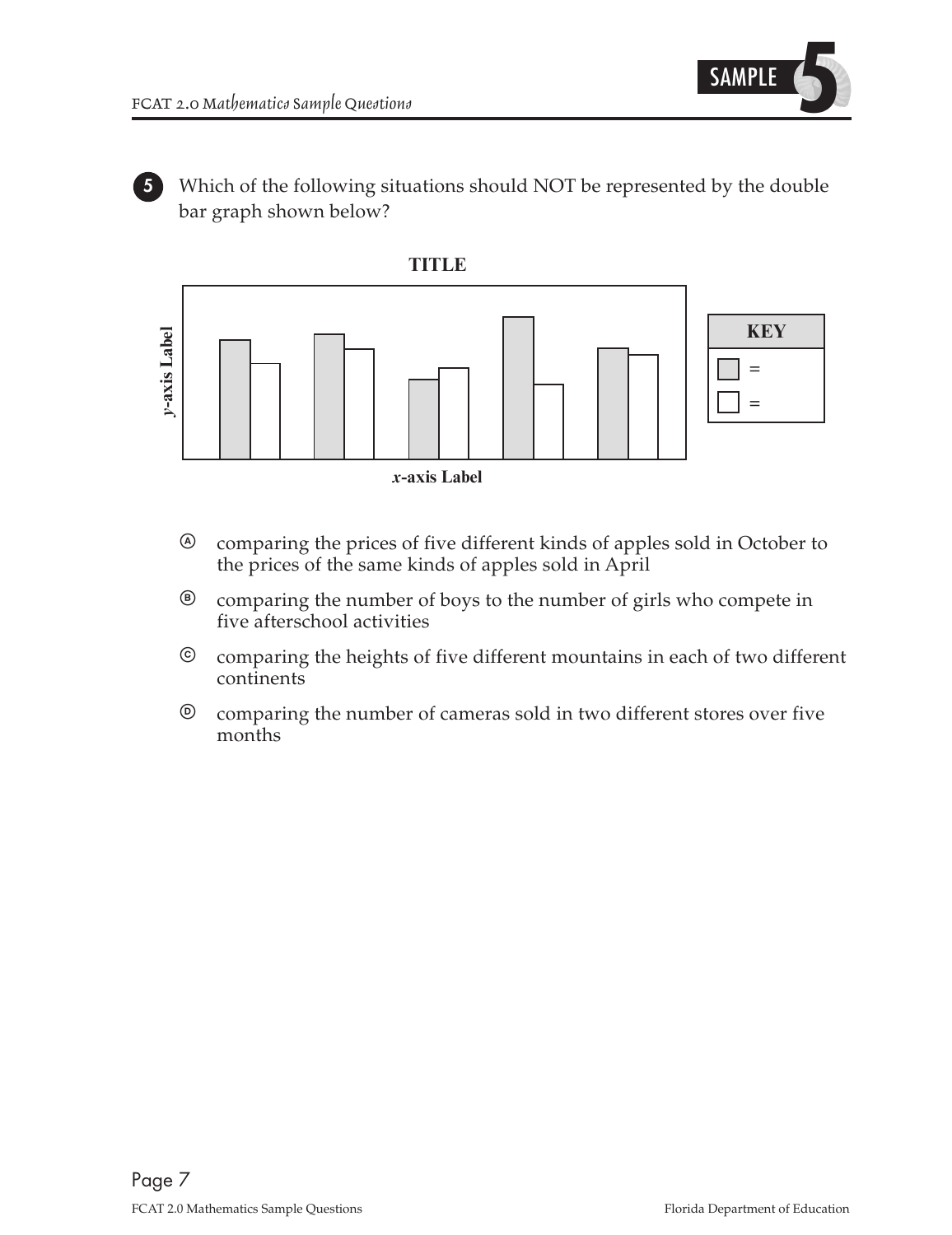

**6** The lowest known temperature for Alaska was recorded in 1971. This temperature, in degrees Fahrenheit (°F), is represented by point *T* on the number line below.



Which of the following temperatures, in °F, is **higher** than the temperature represented by point *T*?

- $-70$  $(F)$
- $\circledcirc$  $-80$
- $\textcircled{\scriptsize{H}}$  $-90$
- $\circ$  $-100$

**7** In two days, David and James sold the same number of tickets to a Caribbean dinner. David sold 17 tickets on Monday and 30 tickets on Tuesday. James sold 22 tickets on Tuesday. The equation below can be used to find *s,* the number of tickets James sold on Monday.

$$
17 + 30 = s + 22
$$

How many tickets did James sell on Monday?

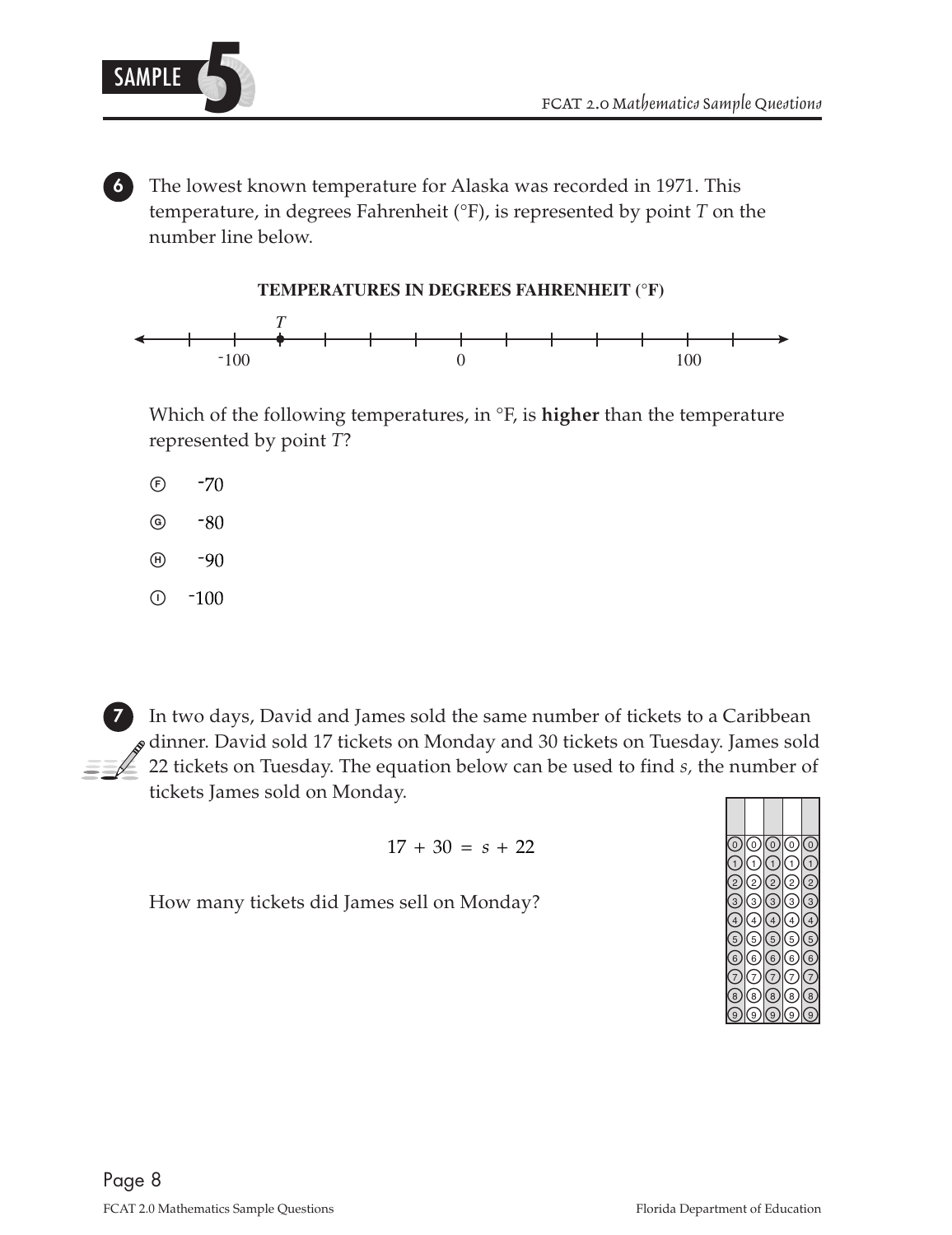

**8** Several sources have recorded the lowest temperature in Florida as -2 degrees Fahrenheit (°F) on February 13, 1899. However, according to one website, the lowest recorded temperature in Florida was actually 4° warmer.



What temperature would this website have shown on the above thermometer for Florida's lowest recorded temperature?

- $^{\circledR}$  $2^{\circ}F$
- $(B)$  $-2$ °F
- $\odot$  $6^{\circ}F$
- $\circledR$  $-6^{\circ}$ F

**9** Christy wanted to find the surface area of a square pyramid. She wrote the expression shown below.

$$
(24 \cdot 5) \div 2 + 6^2
$$

What is the value of the above expression?

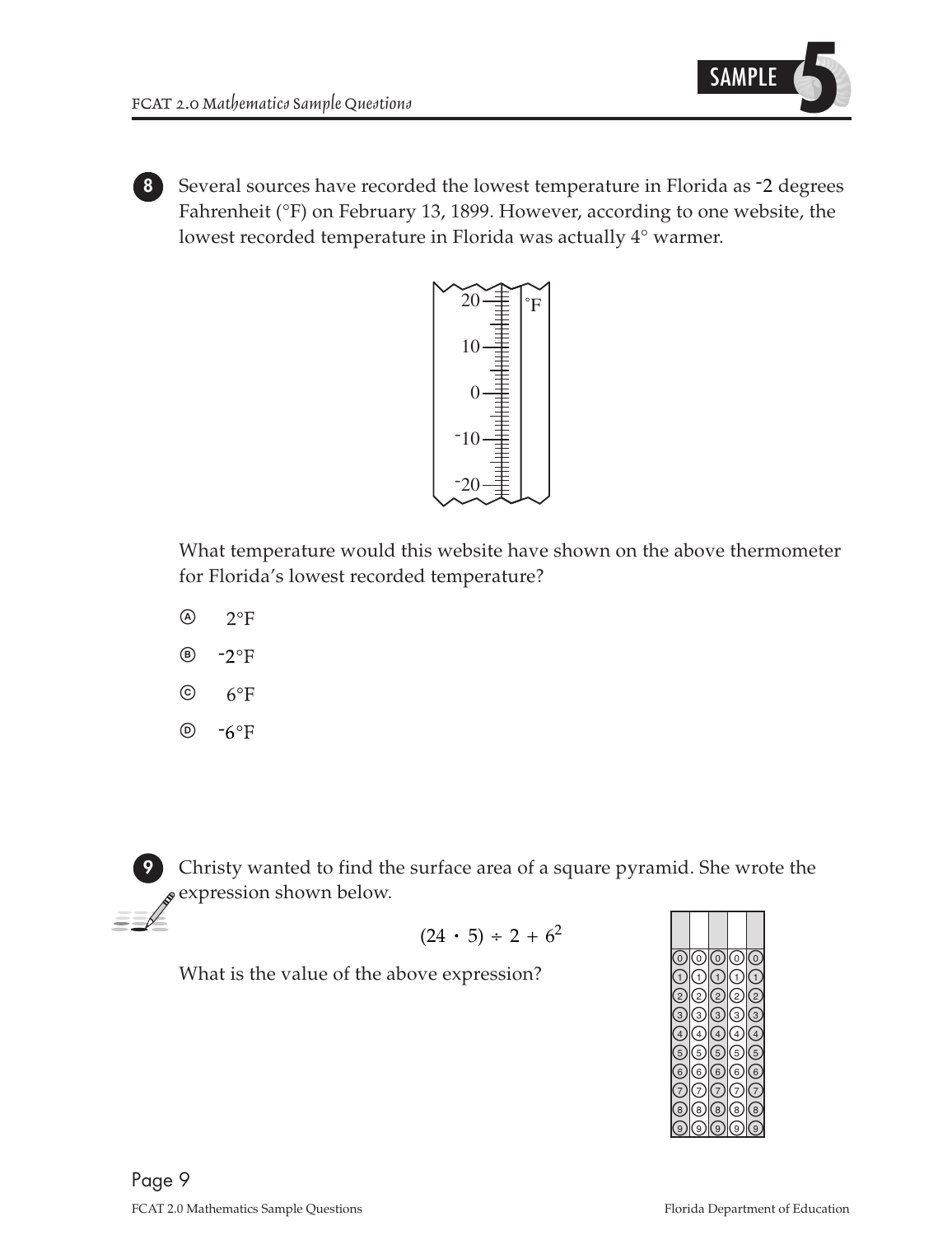

**10** Ella needs to sort the base-ten blocks shown below into 3 equal groups.

## $\Box$   $\Box$ 11111111 <u>s a serie d</u> **THE PLAN**

Which model could represent one of the groups of base-ten blocks?



Page 10 and 20 metas.<br>Page 10 Florida Department of Education<br>Florida Department of Education

#### **Ella's Base-Ten Blocks**

 $\Box$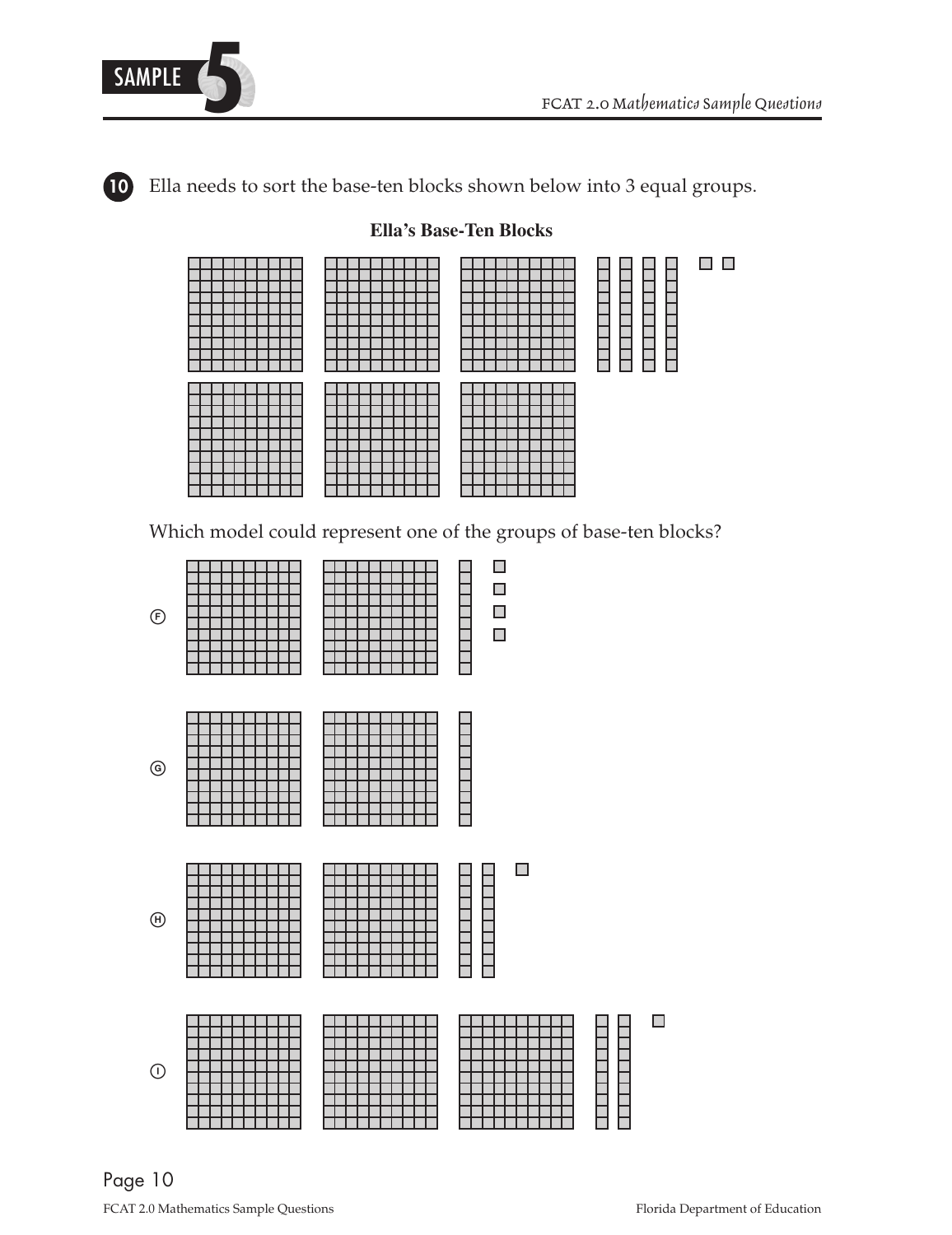

 $\circledcirc$  $\circledcirc$ 

 $\circledcirc$  $\circledcirc$   $\circledcirc$  $\circledcirc$ 

 $\circledcirc$  $\odot$ 

7 8 9

7 8 9

7 8 9

7 8 9

**11** Both Alex and Stephanie have some coins in their pockets. The shaded areas  $\gamma$  in the diagrams below represent the value of the coins they have.



and Stephanie have?

**12** Carole has a cube-shaped photo frame with the dimension shown below.



Which expression should Carole use to find the surface area, in square inches, of her cube-shaped photo frame?

- $\varnothing$  5  $\times$  5  $\times$  1
- $\circledcirc$  5 × 5 × 3
- $\odot$  5  $\times$  5  $\times$  5
- $\circledcirc$  5 × 5 × 6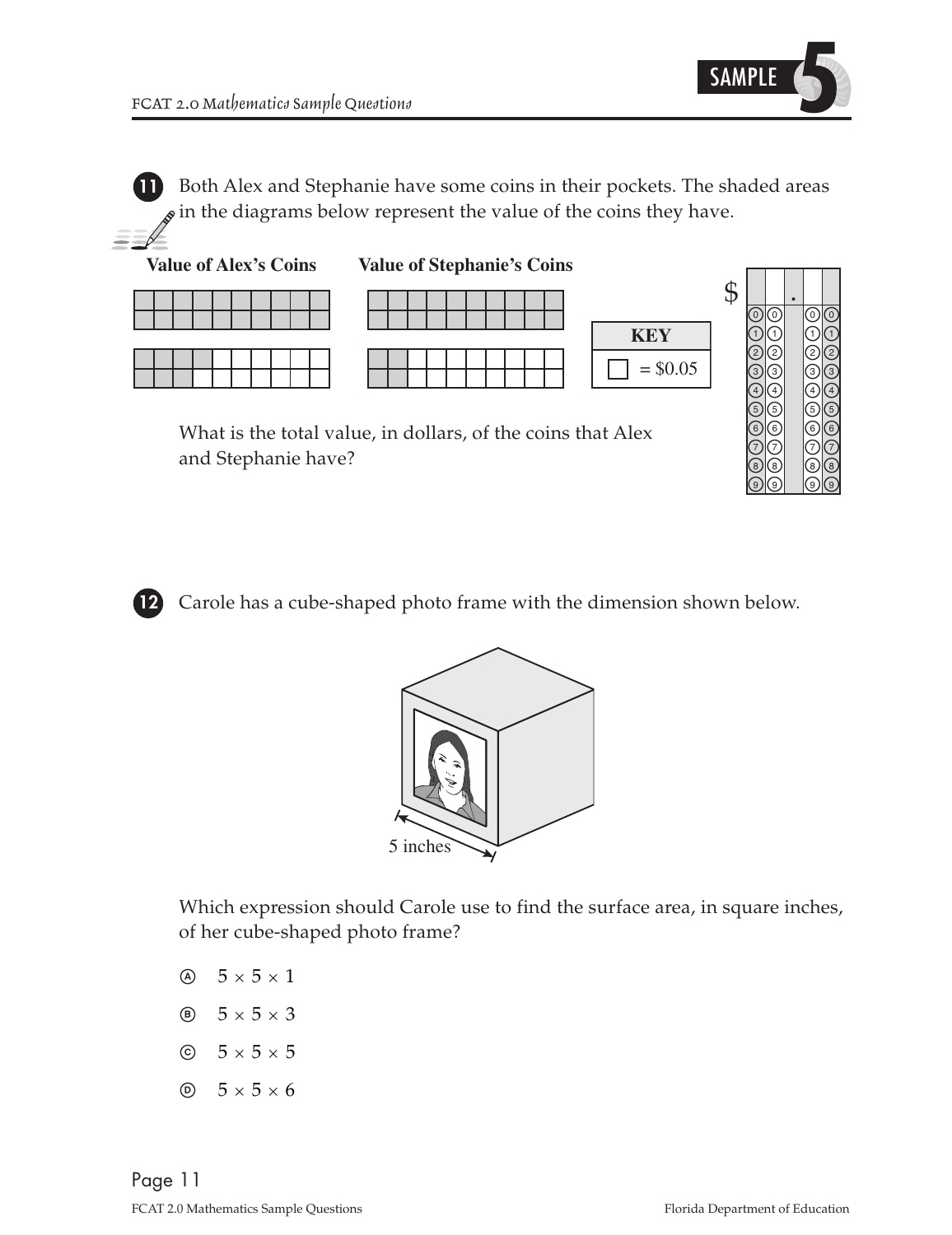



**13** Emily measured her bamboo plant each day for 5 days. The table below shows the height of the plant each day.

**HEIGHT OF BAMBOO PLANT** 

| Day                |    |  |  |
|--------------------|----|--|--|
| Height (in inches) | 10 |  |  |

Which is a true statement about the type of graph Emily should use to display these data?

- F She should use a line graph because the data are continuous.
- G She should use a line graph because the data are discrete.
- $\Theta$  She should use a bar graph because the data are continuous.
- $\odot$  She should use a bar graph because the data are discrete.



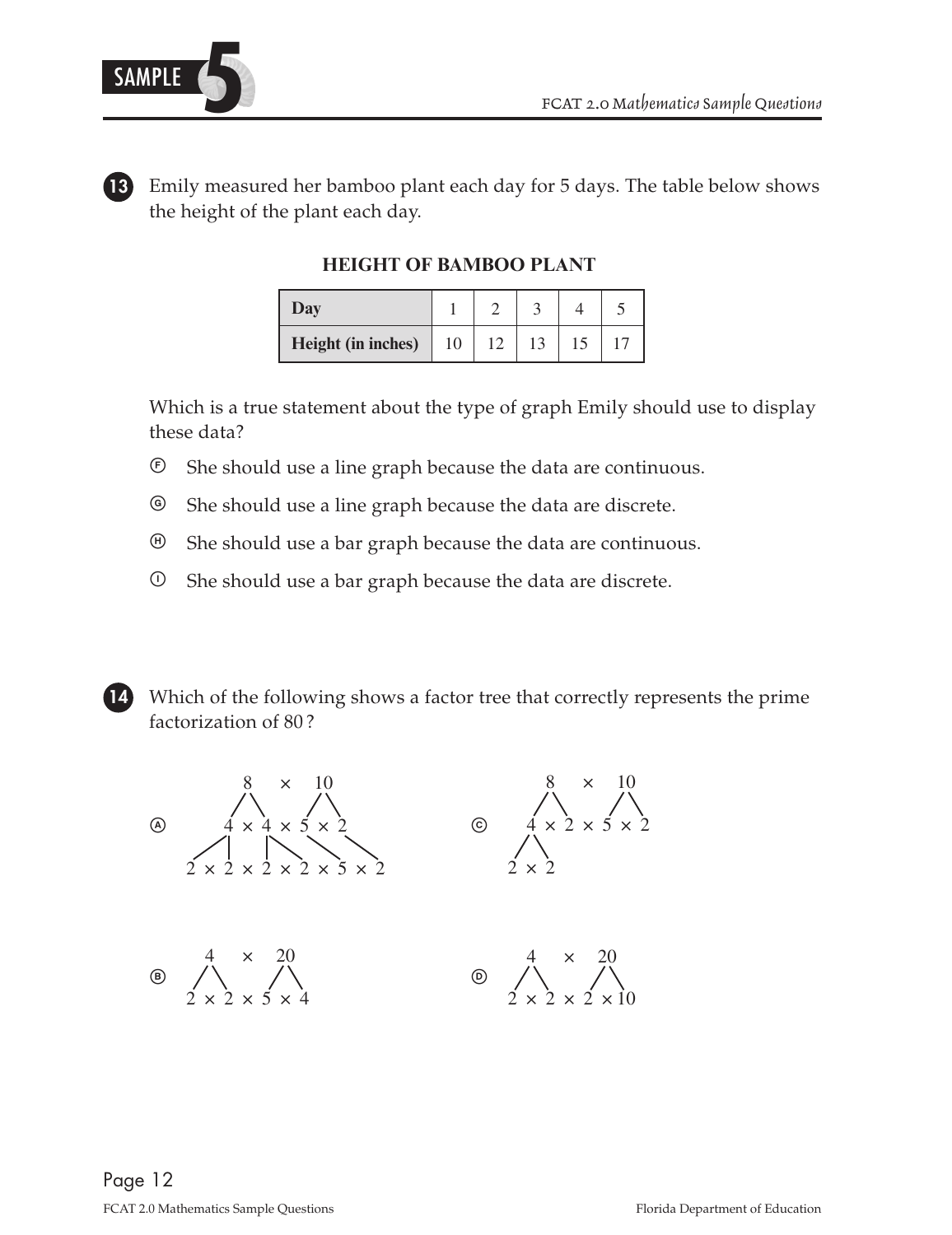

**15** A carpenter is measuring the width of a window in a house. Which of the following methods would provide him with the most precise measurement?

- F He should measure the width of the window to the nearest foot.
- G He should measure the width of the window to the nearest inch.
- $\Theta$  He should measure the width of the window to the nearest  $\frac{1}{4}$  foot.
- $\Phi$  He should measure the width of the window to the nearest  $\frac{1}{2}$  inch.



**16** Tori plotted points *A*, *B*, and *C* on a grid, as shown below.





Which of the following points should Tori plot to create a trapezoid that has an area of exactly 32 square units?

- A point *P*
- B point *Q*
- C point *R*
- D point *S*

Page 13 and 2.0 Mathematics Sample Questions **FCAT 2.0 Mathematics Sample Questions** Florida Department of Education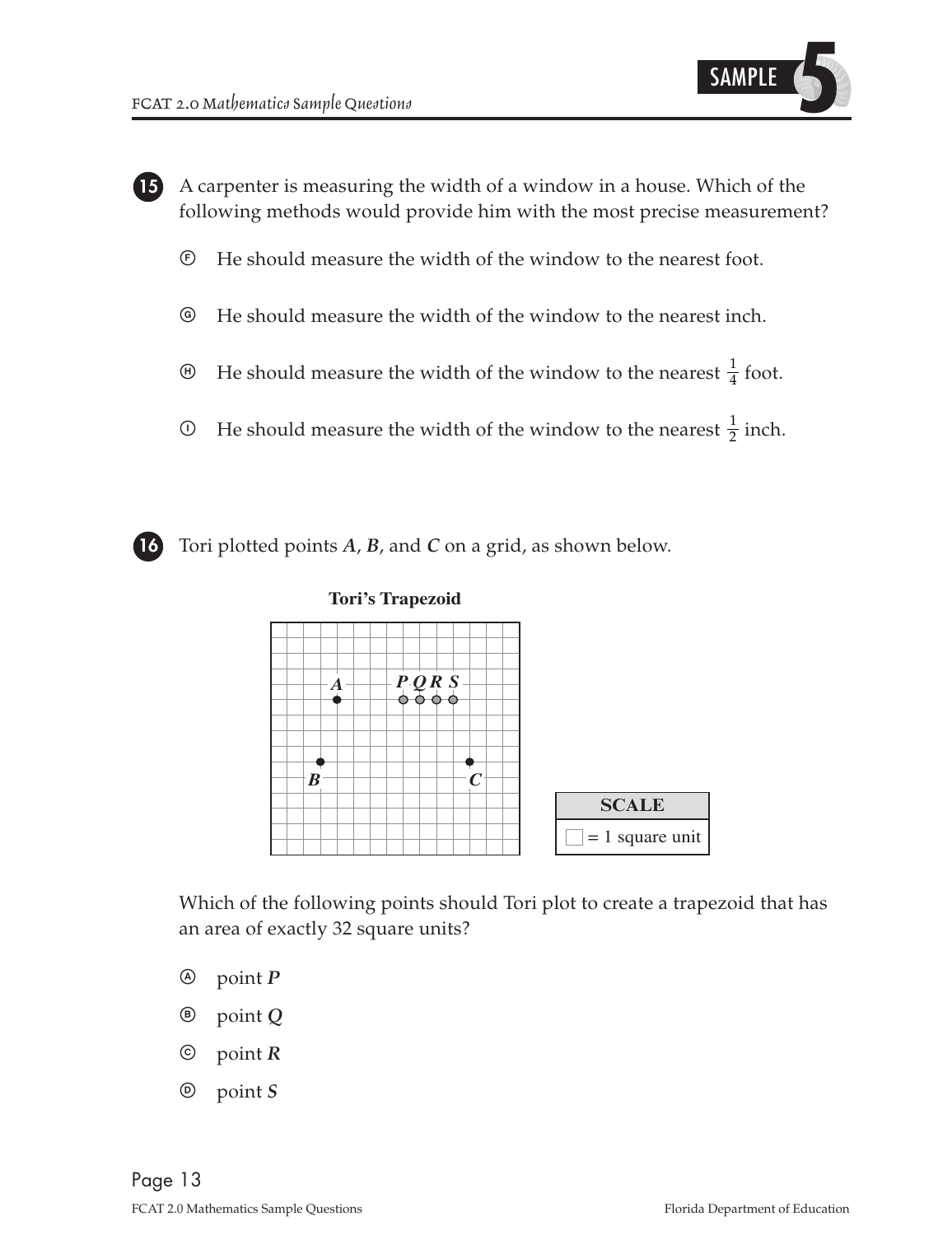

**17** Last year, a gray whale made a round-trip journey from Alaska to the shores of Mexico. The one-way journey was 6,272 miles, and the gray whale traveled 80 miles each day. Which of the following is closest to the number of days it took the gray whale to travel from Alaska to Mexico and back again last year?

- F 78
- G 157
- $\Theta$  1,568
- $0$  12,544

**18** Ms. Mather needs 144 inches of ribbon for her craft project. To save money,  $s$  she will buy the ribbon by the yard. Each yard of ribbon costs \$6, not  $\mathcal{I} \neq \mathcal{I}$  including tax.



What is the least number of **yards** of ribbon Ms. Mather needs to buy?

| $\left( 0\right)$                                       | ⊚                       | ⊙                                                                | ⊚                       | (o`                                                   |
|---------------------------------------------------------|-------------------------|------------------------------------------------------------------|-------------------------|-------------------------------------------------------|
| $\overline{1}$<br>$\overline{2}$<br>3<br>$\overline{4}$ | (1<br>(2)<br>(ဒ)<br>〔4  | $\zeta_1$<br>$\binom{2}{2}$<br>$\left(3\right)$<br>$\frac{1}{4}$ | (1)<br>(2)<br>(3)<br>【4 | $\left( 2\right)$<br>$\overline{3}$<br>$\overline{4}$ |
| 5<br>6<br>8                                             | (5<br>(6)<br>໌8)<br>َ 9 | (5<br>6)<br>6)<br>[ g                                            | (5<br>(6)<br>໌8)<br>9 َ | 5<br>6<br>8<br>ċ                                      |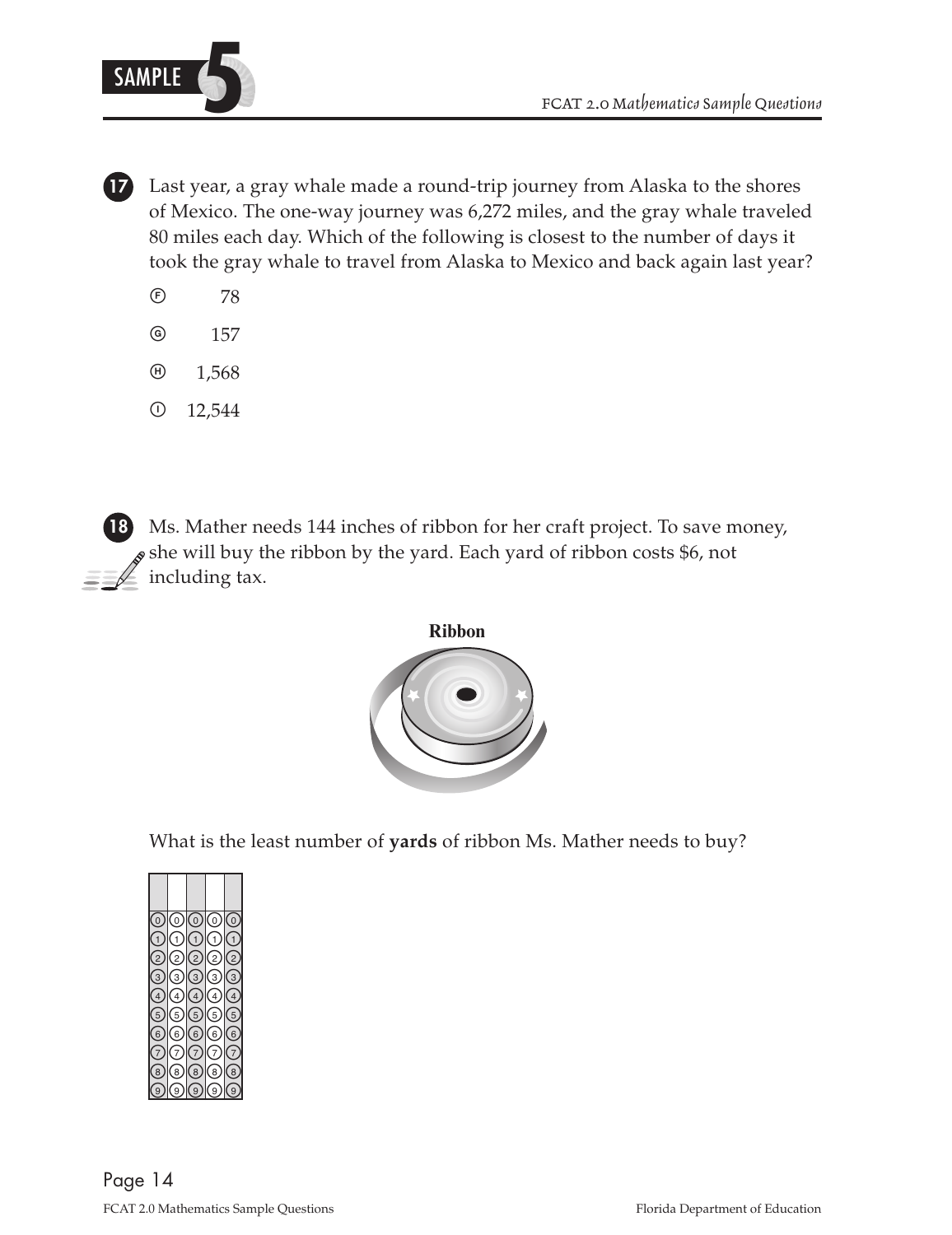

**19** Sam is mailing some items to his brother. Before he went to the post office, he weighed the items. The table below shows the weight of each item.

| <b>Item</b>     | Weight                 |  |  |
|-----------------|------------------------|--|--|
| Computer paper  | $5\frac{7}{8}$ pounds  |  |  |
| Laptop computer | $3\frac{1}{4}$ pounds  |  |  |
| Recipe book     | $\frac{15}{16}$ pounds |  |  |

**ITEMS TO MAIL** 

Between which two weights is the total weight of all three items?

- $\circledA$  between  $9\frac{1}{2}$  and 10 pounds
- $\circledast$  between 10 and 10 $\frac{1}{8}$  pounds
- $\circledcirc$  between  $10\frac{1}{4}$  and  $10\frac{1}{2}$  pounds
- $\circledcirc$  between 10 $\frac{1}{2}$  and 11 pounds